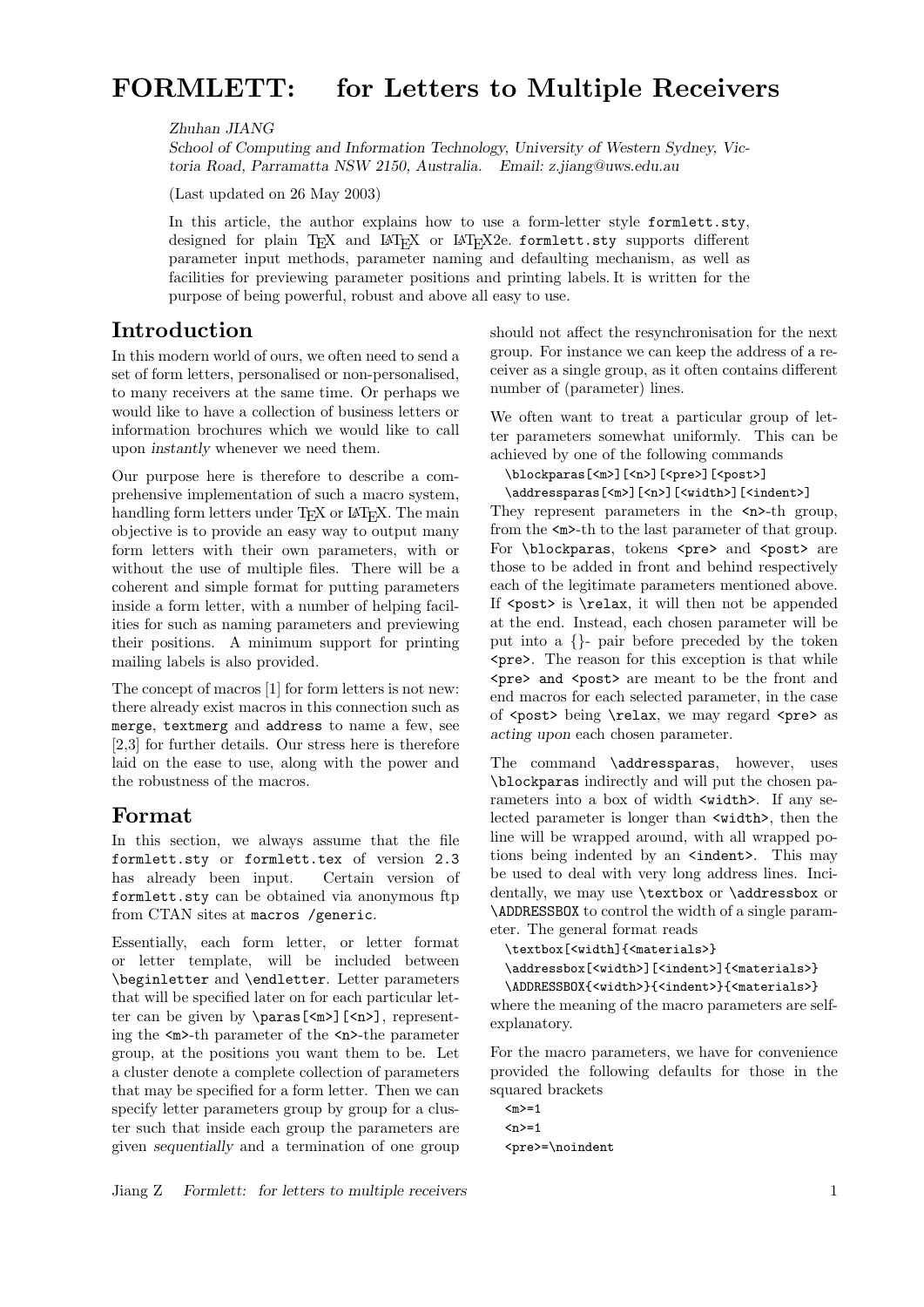<post>=\par <width>= 8truecm

<indent>= 1.5em

This way, for instance, \paras[1][1] is equivalent to any of the following commands

 $\parals, \bar[1], \bar[2]$ 

```
\n\partial[1][], \partial[]
```
and the following three commands are also the same \addressbox{one address line}

\addressbox[8truecm]{one address line} \addressbox[][1.5em]{one address line}

Incidentally this is the reason why we used the second parameter  $\langle n \rangle$  to represent the group number: the defaults can often be dropped off more frequently. By default, all letter parameters specified will be put into a group environment before putting them into the form letter, unless \localparasfalse is issued beforehand.

To output a new letter entity, i.e a complete letter, we may use

```
\moreletter
 para-1-1;para-1-2;para-1-3; ...
+para-2-1;para-2-2;...
+ ...
+para-n-1;para-n-2; ... ;para-n-m !
```
where  $\cdot$ ; separate parameters inside a same group, '+' separates groups, '!' ends a cluster of parameters, and '...' represent further letter parameters. These three tokens are nothing special: we may change them to for instance  $\langle \ldots \rangle$ ,  $\langle \cdots \rangle$  and  $\langle \cdots \rangle$  respectively by \blockmarks, and change them back to '; + !' by \defaultmarks. For more general case, use

```
\delimiters{<A>}{<B>}{<C>}
```
where  $\langle A \rangle$ ,  $\langle B \rangle$  and  $\langle C \rangle$  are the new toks replacing '; + !' respectively. If we have to use these three special characters or tokens inside our letter parameters, then use \pstr, \gstr and \cstr respectively instead.

For the case of many clusters, we may enclose them, separated by any white spaces or empty lines, between \beginpilemode and \endpilemode so that we don't have to put \moreletter in front of each cluster of parameters.

We may also enter letter parameters line by line. In other words, we may essentially replace ';' in the \moreletter format by a normal line break. In this case, we shall put clusters of parameters between \beginblockmode and \endblockmode. Thus the following commands

\beginblockmode

```
<sub>para-1-1</sub></sub>
<sub>para-1-2</sub></sub>
   + letter one
<sub>para-2-2</sub></sub>
```

```
<addr-1-1>
<addr-1-2>
 ! letter two
```
\endblockmode

!

will produce the required form letter for each cluster of parameters. The general rules are as follows:

- If a line contains \endblockmode or ! or +, then everything else on that line is ignored and that line serves as an end/cluster/group marking line in the given priority order.
- Leading and trailing empty lines before or after a complete cluster will be ignored, unless ';' is there to force the next (empty) line as a starting parameter.

Obviously \blockmarks provides a more sensible delimiters for the blockmode, under which we could have

\blockmarks\beginblockmode

```
....... force next empty line active
<sub>para-1-2</sub></sub>
------- - mark end of 1st group
<sub>para-2-2</sub></sub>
<sub>para-2-3</sub></sub>
======== end of cluster
<other clusters>
```

```
\endblockmode
```
A simpler and perhaps more often encountered scenario is to use names and addresses only. In this case, there will be essentially only one group of parameters for each cluster. Thus we may use empty lines to delimit the clusters, and use line by line mode for the individual parameters. This way, each block of consecutive nonempty lines in

```
\beginlinemode
  <sub>name-1</sub></sub>
  <address-1-1>
  <address-1-2>
  <sub>name-2</sub></sub>
  <1st part of addr-2-1> %
  <continued part of line addr-2-1>
```
<name-3> % letter three

```
\endlinemode
```
will output a new complete letter, corresponding to the specified letter parameters.

Ideally, the name–address entries will be produced by a database utility. Since they often contain special characters such as '#' and '\$' explicitly, we may wish to change such characters in the parameters to the normal printable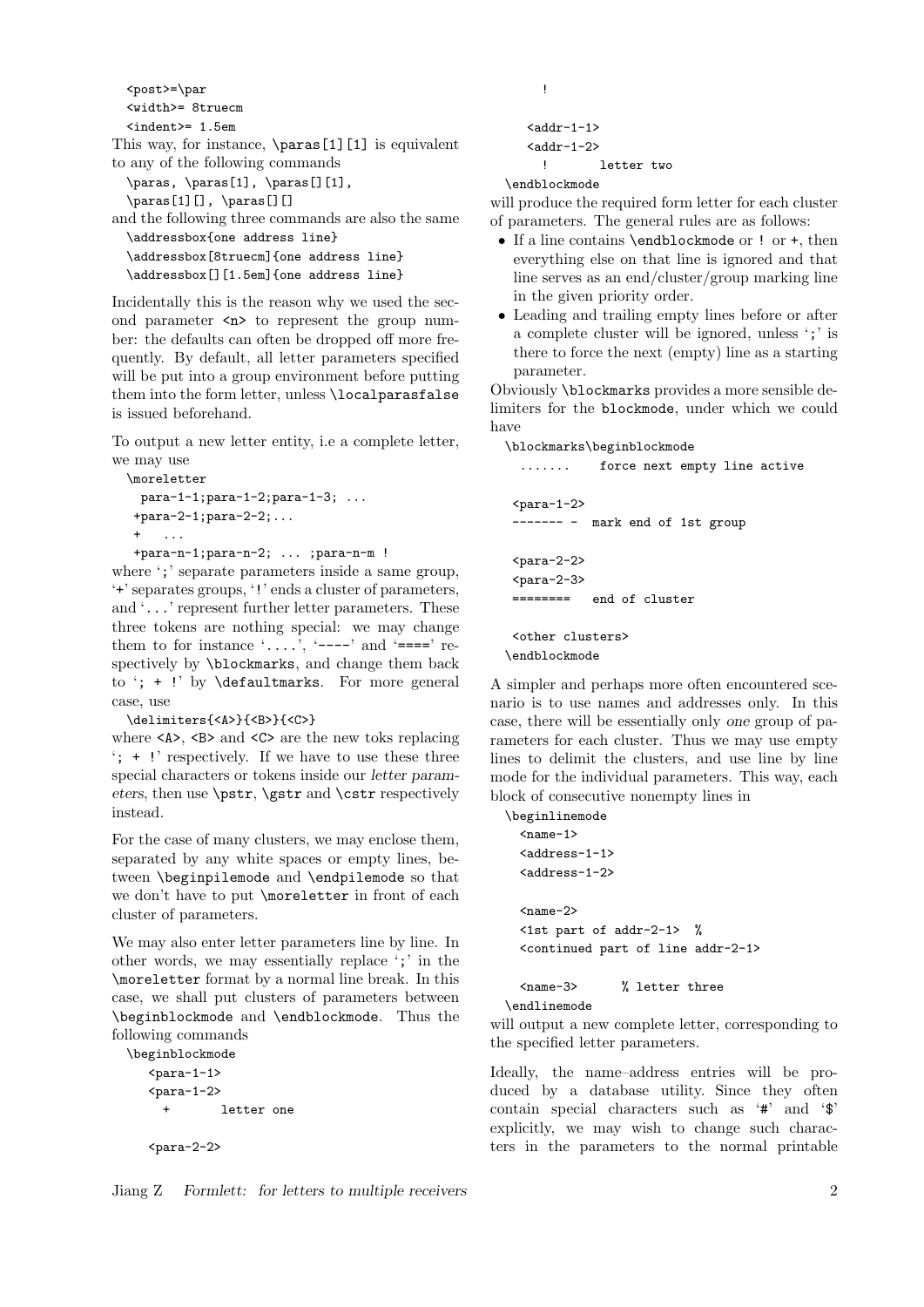ones. For this purpose, we could use correspondingly the pair \beginrawblockmode{<token>} with \endrawblockmode or the pair \beginrawlinemode{<token>} with \endrawlinemode. If <token> is not empty, then we use <token> in place of \endrawblockmode or \endrawlinemode. In other words, <token> is the password to leave the raw text mode. Since database utility will in general produce a fixed number of  $\langle m \rangle$  lines for each cluster of parameters, we may use  $\begin{cases} \frac{1}{\text{m}} < \text{token} \end{cases}$ and \enddatamode (or <token>) in place of \beginrawlinemode and \endrawlinemode so that each  $\langle m \rangle$  raw text lines, including the empty ones, will eject a form letter.

It is often desirable that a letter form or format and the actual parameters be kept in different files: it will help in archiving and retrieving form letters. Furthermore, if a letter is quite long such that the T<sub>EX</sub> can't hold it in the memory, then we have to keep the letter content in a separate file. Essentially we need to save everything between \beginletter and \endletter into a separate file, say, letter.let, then later on use \inputletter{letter.let} to load in the letter format. Should one prefer to keep everything inside a single file, however, he may use \beginfile[password]{file.ext} and \endfile (or password) to create files such as letter.let mentioned above as a temporary scratch file. We note that letter.let will not contain \beginletter and \endletter as \inputletter will add them properly for us. Also the extension .let is preferred in this connection as it can indicate that this type of format file should not quite be regarded as the normal T<sub>E</sub>X files.

Likewise, it is also desirable to have a separate address or general letter parameter file. For the address file, we remark that we have to keep the pairing \beginlinemode with \endlinemode or \beginblockmode with \endblockmode inside the address file, if we are to use any of them for some content of that file. Moreover, an extension .adr is recommended for such files. Thus for a letter format or template saved in letter.let, we may choose letter.adr as the name for the related address file.

After a letter format is completed for sometime, one may have difficulty in recalling what those parameters should refer to when using the form letter again. For this purpose, we provide a simple mechanism with \paranames and \showparas. To be more precise, if one puts \paranames name-1-1; ...; <etc>! at the very beginning of the letter format, then one can use \showparas outside to output a letter with its parameters replaced by their names.

An alternative way, or rather a way of highlight-

ing the positions of the letter parameters is to use \preview. Under \preview, or \previewtrue, all parameters given by  $\parbox{.}{{\sf max}}[**n**]{\sim}$ ] will be boxed with double borderlines, similar to  $\lfloor 2-3 \rfloor$ , the number  $\langle n \rangle$ - $\langle m \rangle$  inside (corresponding to 2-3 in the shown box) denotes the  $\langle m \rangle$ -th parameter of the <n>-th group. However, the parameters given by \blockparas or \addressparas will be boxed with triple borderlines. Moreover, the macro parameters <pre> and <post> will also be displayed explicitly. Since \addressparas is essentially a special way of using \blockparas, it is highlighted via that for the \blockparas. In particular, \blockparas[3][6][\x][\y] for instance will display under \preview the following box

 $6 - 3 (+)$ : macro: $-\lambda x$  <<paras>> macro: $-\lambda y$ 

Sometimes we may want to have each given empty letter parameter automatically replaced by a particular default parameter. This can be easily done by using \loaddefaultparas inside your letter format, i.e. essentially between \beginletter and \endletter, before any calling of the letter parameters via \paras etc. Of course, the effect of \loaddefaultparas is nil unless a command \paradefaults is issued inside or (better still) outside the letter format. We note that \paradefaults takes the macro parameters in the exact way as \paranames does. One note of caution: \paradefaults and \paranames always use the default delimiters '; + !' no matter how you changed them via \delimiters. This is to avoid unnecessary complications.

We note that printing labels is no more than designing a special letter template. The mechanism provided in formlett however is to pick a subblock of parameters as the address. Basically all the form letter output inside \beginlabels and \endlabels will produce labels instead, taking the first parameter group as the address by default (see Appendix for more details). Incidentally, labels can be printed in single or double columns depending upon the choice of label width.

To conclude this section, we remark that if you want to put \input filename into a letter parameter, make sure that there is a nontrivial space following the filename. To be on the safe side, always use \inputfile{filename.ext} instead. Also <!>, when output to screen, is an invitation to read the log file for a warning message.

## Example

The following is an example. If you are running plain TEX, add \input formlett at the top. But if you are running LAT<sub>E</sub>X, then just add at the top the line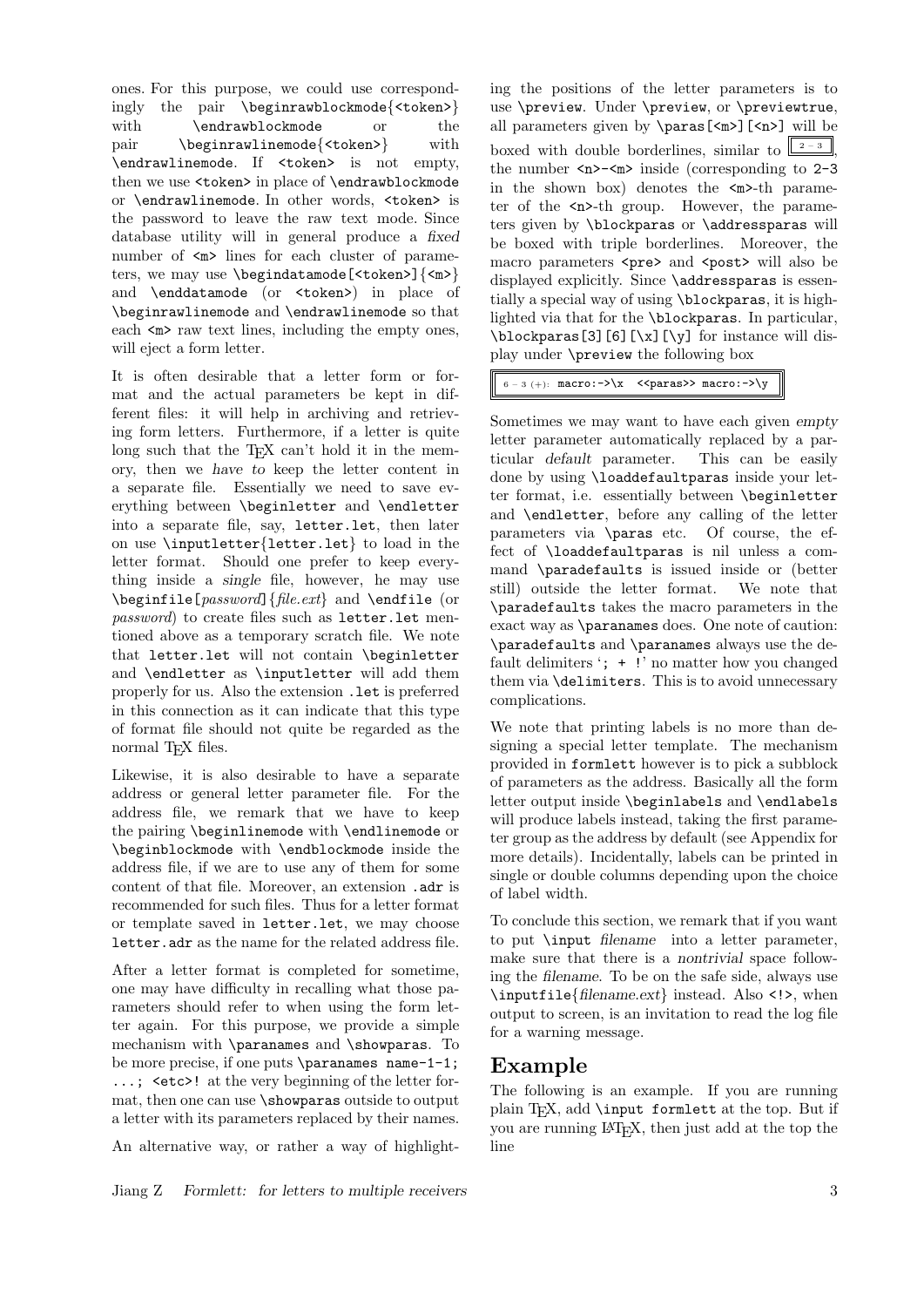| \documentstyle[formlett]{article}               |  | 0001 |
|-------------------------------------------------|--|------|
| \begin{document}                                |  | 0002 |
| he line numbering on the right hand gide is for |  |      |

The line numbering on the right hand side is for reference only, as in the other occurrences later on. The example reads as follows.

| \beginletter                           |            | 0003 |
|----------------------------------------|------------|------|
| \paranames                             | % optional | 0004 |
| \tt< <full name="">&gt;:%</full>       |            | 0005 |
| \tt< <address-etc>&gt;:%</address-etc> |            | 0006 |
| +\tt< <given name="">&gt;;%</given>    |            | 0007 |
| \tt< <missing item="">&gt;;%</missing> |            | 0008 |
| \tt< <phone number="">&gt;!</phone>    |            | 0009 |
| \loaddefaultparas                      | % optional | 0010 |
|                                        |            | 0011 |
| \NOPAGENUMBERS\parindent=Opt           |            | 0012 |
| \noindent{\it\paras[1]}\par            |            | 0013 |
| \blockparas[2]\par\bigskip             |            | 0014 |
|                                        |            | 0015 |
| Dear \paras[1][2],\par\medskip         |            | 0016 |
| We have been looking for               |            | 0017 |
| \paras[2][2] for quite a while         |            | 0018 |
| without any luck, could you help       |            | 0019 |
| us out? If so, please ring             |            | 0020 |
| \paras[3][2]. \par\medskip             |            | 0021 |
| Cheers!\hfill Michael\vfill\eject      |            | 0022 |
| \endletter                             |            | 0023 |
| \preview \showparas                    |            | 0024 |

The above is a typical letter format or form letter. Command \preview in the last line gives

| $1 - 2 (+)$ : macro: ->\noindent < <paras>&gt; macro: -&gt;\par</paras> |  |
|-------------------------------------------------------------------------|--|
|                                                                         |  |

 $\mathop{\rm Dear}\nolimits \underbrace{\mathbb{L}^{2-1}}$ ,

We have been looking for  $\boxed{\frac{2-2}{2}}$  for quite a while without any luck, could you help us out? If so, please ring  $\sqrt{\frac{2-3}{2}}$ .

Cheers! Michael

and, the name of the parameters are displayed via \showparas as follows

<<FULL NAME>> <<ADDRESS-etc>>

### Dear <<GIVEN NAME>>,

We have been looking for <<MISSING ITEM>> for quite a while without any luck, could you help us out? If so, please ring <<PHONE NUMBER>>.

#### Cheers! Michael

In other words, we can have a good understanding about what a letter format does without reading its source code, which will be very handy for archiving and retrieving letter templates. To provide defaults for letter parameters and output new letters via blockmode, we may add

| % optional<br>$\texttt{\textcirc}$ | 0025 |
|------------------------------------|------|
| To whom this may concern           | 0026 |
| $+$ Sir or Madam; something; %     | 0027 |
| $061 - 225 - 9905$                 | 0028 |
|                                    | 0029 |
| \blockmarks                        | 0030 |
| \beginrawblockmode{}               | 0031 |
|                                    | 0032 |
| Mrs L Stenson                      | 0033 |
| #1-20 Sunset Street                | 0034 |
| Hillside, Norway                   | 0035 |
|                                    | 0036 |
| Louise                             | 0037 |
|                                    |      |
| a Bible                            | 0038 |
| 220-8888                           | 0039 |
| =========                          | 0040 |
|                                    | 0041 |
| $\cdots$ .                         | 0042 |
|                                    | 0043 |
| Above empty line active            | 0044 |
|                                    | 0045 |

We note the parameters contain special characters #. That is the reason why we used \beginrawblockmode. Now suppose we have to wrap a very long address line, we could use \addressbox to control an individual parameter. The following is a typical case

| \defaultmarks                       | 0047 |
|-------------------------------------|------|
| \moreletter                         | 0048 |
| S Wales,:%                          | 0049 |
| \addressbox[2in][1em]{%             | 0050 |
| University of Manchester Institute  | 0051 |
| of Science and Technology, This is  | 0052 |
| a long address line: it will be     | 0053 |
| wrapped up automatically.}%         | 0054 |
| +;a \TeX\ package \gstr\ manual and | 0055 |
| many more $(\text{cstr})$ !         | 0056 |

which is manifested in the following output

### S Wales,

University of Manchester Institute of Science and Technology, This is a long address line: it will be wrapped up automatically.

### Dear Sir or Madam,

We have been looking for a T<sub>E</sub>X package  $+$  manual and many more (!) for quite a while without any luck, could you help us out? If so, please ring 061- 225-9905.

### Cheers! Michael

Please note that the default parameters have been used there. In the case of putting only name and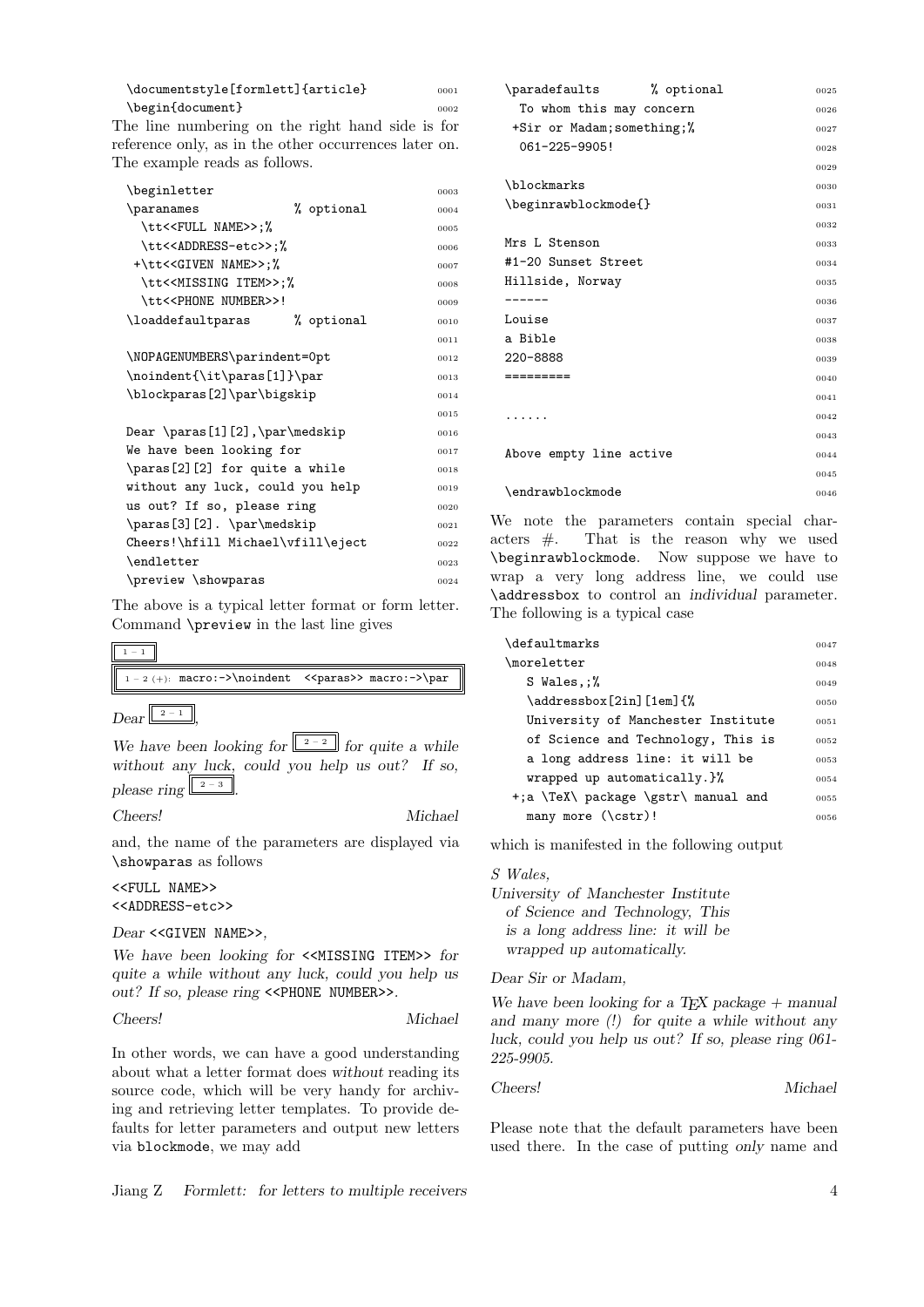address into a form letter, we may typically use linemode via e.g.

| \beginlinemode    | 0057 |
|-------------------|------|
| Z Jiang           | 0058 |
| UNE, Arimdale     | 0059 |
|                   | 0060 |
| T Ribbons         | 0061 |
| UMIST, Manchester | 0062 |
| \endlinemode      | 0063 |
| \end{document}    | 0064 |

If one saves lines 4-22 to file myletter.let, lines 25-63 or simply lines 57-63 to file myletter.adr, then we can for instance produce via  $\mathbb{A}T_{E}X$  the form letter for multiple receivers by

```
\documentstyle[formlett]{article}
\begin{document}
\inputletter{myletter.let}
\showparas \preview
\paradefaults To whom it may concern!
\inputfile{myletter.adr}
\beginlabels % 1st parameter group as address
\inputfile{myletter.adr} % for labels
\endlabels
\end{document}
```
If one puts commands \beginlables and \endlabels at e.g. immediately after line 2 and 63 respectively, then one gets all the posting labels instead. If one puts commands \beginfile{scratch.adr} and \endfile there respectively, then by adding after \endfile the commands

\inputfile{scratch.adr}

\beginlabels \inputfile{scratch.adr} \endlabels one gets both form letters and the labels. If one insists on not writing out auxiliary scratch files, then use \input formlett.sty \initstyle  $[style]{\{$ \documentstyle [formlett, styles]{article} preamble \begin{document}, which will be valid for  $\mathbb{L}\mathrm{F} \mathbb{F}\mathrm{F} \mathrm{F}$  but ignored for  $\mathbb{T} \mathbb{F} \mathrm{F} \mathrm{F}$  , and will enable one to use \labelsquit at the end to read in the current document again with all the letters there converted into the corresponding labels. If you only want to execute certain commands the first time round (i.e. before \labelsquit re-reads the file again), use \firstread{commands} for this purpose.

## Macros

One of the main technical features of this set of macros is the extensive use of arrays, both one dimensional and two dimensional. The one dimensional array STK that we use is essentially an userdefined stack, while the two dimensional arrays LET and DEF are more like structure or record in other programming languages. First let us make clear that an array (or stack) of name, say ABC, will contain elements  $\Delta E$ <sup> $\sim$ </sup> for one dimensional and  $\Delta E$ <sup> $\sim$ </sup>n<sup> $\sim$ </sup>

for two dimensional case, where  $m$  and  $n$  are some non-negative integers representing row and column numbers respectively. The first element, if necessary, will be used to denote the length of that raw. Thus,  $\Delta BCI*0^{\sim}$  for instance will denote the number of elements in the first raw of a two dimensional array ABC.

Let us now look at how a mechanism of defaulting macro parameters is formulated. For this purpose, we first define a stack STK and its stack pointer \STKcount by

```
\def\make@STKcount{\csname newcount\endcsname
  \STKcount\global\STKcount=0\relax}
\ifx\STKcount\undefined@\def\next{%
  \make@STKcount}\else\def\next{}\fi\next
\long\def\push#1{\global
  \advance\STKcount1\relax
  \expandafter\gdef\csname STK\the
 \STKcount\string~\endcsname{#1}}
\def\popnil{\expandafter\let
  \expandafter\temp@macro\csname
  STK\the\STKcount\string~\endcsname
 \ifnum\STKcount>0\global\expandafter
   \let\csname STK\the\STKcount
   \string~\endcsname=\undefined@
   \global\advance\STKcount-1%
 \else
    \def\temp@macro{}\global\STKcount=0%
 \fi\relax }
\def\pop{\popnil\temp@macro}
```
The first four lines of code will ensure that the stack pointer will not be flushed if this useful subset of macros is loaded again by for instance another style file in the middle of a TEX document. With the above code, we can stack away anything by \push{anything} and later use \pop to recall them or \popnil to remove one element from the stack.

So, how can we make defaults for certain empty macro parameters? The simplest case is perhaps

```
\long\def\get@nepara[#1][#2]{{%
  \def\next@{#2}%
 \ifx\next@\empty\push{#1}\else
  \push{#2}\fi}\ag@in}
\long\def\get@para\left@#1\right@{%
 \def\check@{%
 \ifx[\next@
 \def\full@####1{\get@nepara[#1]####1}%
 \else
 \def\full@{\get@nepara[#1][#1]}\fi
 \full@}%
\futurelet\next@\check@}
```
Basically, \get@onepara[<A>][<B>] will push the default <A> to the stack STK unless <B> is nonempty. And \get@para\left@<A>\right@ will look at the next token to be read, if it is character '[', then reads in a macro parameter in the form of [<B>]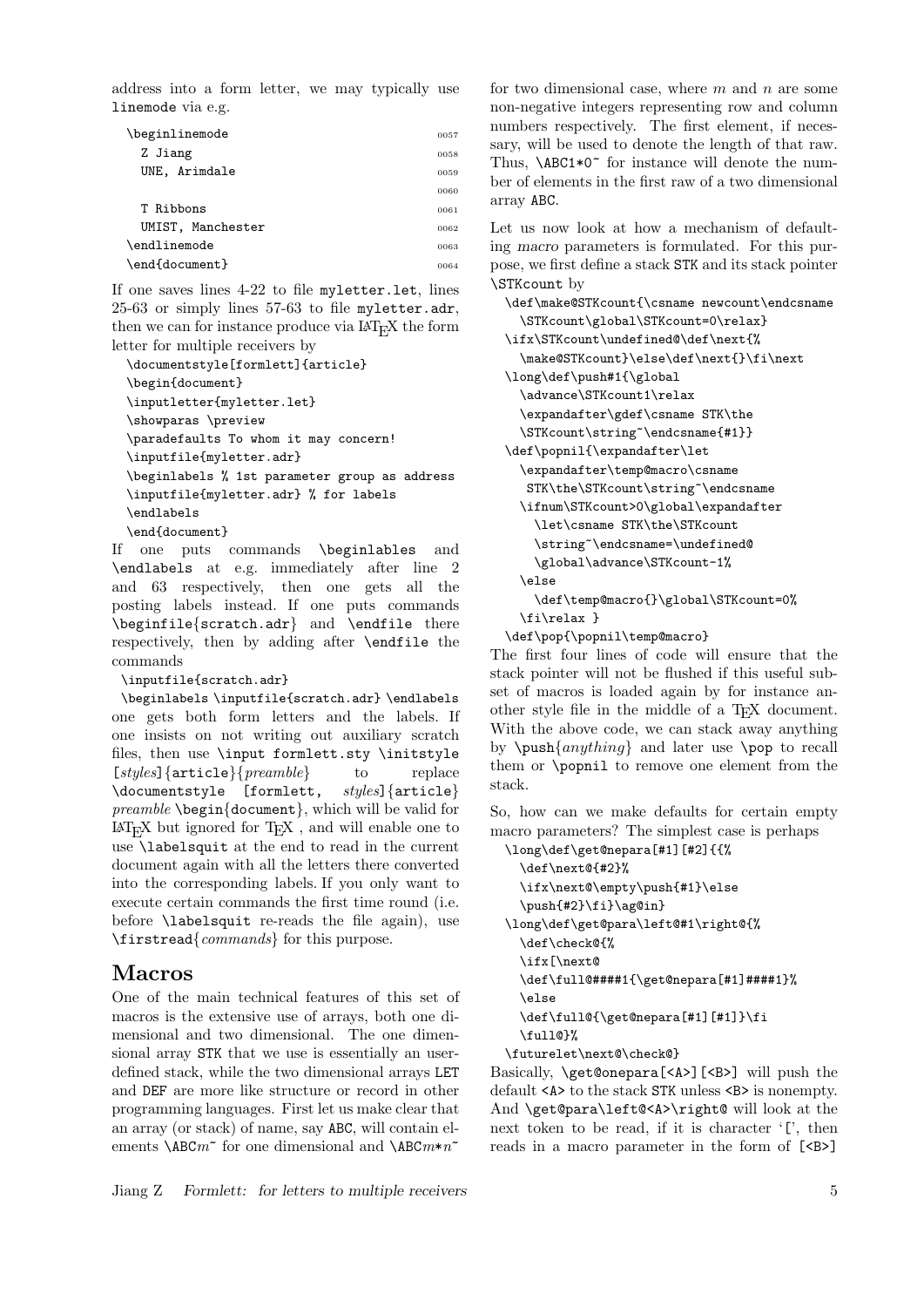and then push <B> to the stack STK, otherwise push the default <A> to that stack. For the more general case, we need to define

\long\def\do@nepara

```
\left@#1\right@#2\p@r@end{%
  \gdef\p@r@data{#2}\global\advance
  \p@r@count1\get@para\left@#1\right@}
\def\ag@in{\ifx\p@r@data\empty
  \def\next@{\relax\getp@r@s\run@CMD}%
  \else\def\next@{\expandafter\do@nepara
       \p@r@data\p@r@end}%
  \fi\next@}
\def\run@CMD{\csname STK\the\STKcount
  \string~\endcsname}
\newcount\p@r@count
\long\def\st@ckparas#1\p@r@end{%
  \global\p@r@count=0%
  \gdef\p@r@data{#1}\ag@in}
```
so that \st@ckparas\left@<A>\right@... \left@<B>\right@... \p@r@end will look for parameters enclosed in [] one by one, exhausting all the defaults paired by \left@ and \right@. If future tokens inside [] are not found, or empty, the default tokens inside the corresponding pair \left@\right@ will be used. The new or default tokens will be pushed to the general-purpose stack STK for a later use, while \p@r@count records the total number of the default macro parameters. We note that on exit of \st@ckparas, the control is passed to \runCMD.

Once all macro parameters are pushed to the stack, we may transfer them to separate toks \p@r@one to \p@r@nine (an easier-to-use format) defined by

```
\newtoks\p@r@one\newtoks\p@r@two
\newtoks\p@r@three\newtoks\p@r@four
\newtoks\p@r@five \newtoks\p@r@six
\newtoks\p@r@seven\newtoks\p@r@eight
\newtoks\p@r@nine
\def\clrp@r@s{\global\p@r@one={}%
\global\p@r@two={}\global\p@r@three={}%
\global\p@r@four={}\global\p@r@five={}%
\global\p@r@six={}\global\p@r@seven={}%
```
\global\p@r@eight={}\global\p@r@nine={}} where \clrp@r@s clears all the parameter toks. We can then retrieve parameters from the stack STK to the parameter toks via \getp@r@s with the following code

```
\newcount\temp@count
\def\getp@r@s{\temp@count=\p@r@count
{\loop
\ifnum\temp@count>0
\expandafter\let\expandafter
\t@macro\csname STK\the\STKcount
   \string~\endcsname
\ifcase\temp@count
\or\global\p@r@one=\expandafter{\t@macro}%
\or\global\p@r@two=\expandafter{\t@macro}%
```

```
\or\global\p@r@three=\expandafter{\t@macro}%
\or\global\p@r@four=\expandafter{\t@macro}%
\or\global\p@r@five=\expandafter{\t@macro}%
\or\global\p@r@six=\expandafter{\t@macro}%
\or\global\p@r@seven=\expandafter{\t@macro}%
\or\global\p@r@eight=\expandafter{\t@macro}%
\or\global\p@r@nine=\expandafter{\t@macro}%
\else
 \errmessage
 {Parameter capacity exceeded.}%
\fi \global\expandafter\let
\csname STK\the\STKcount
\string~\endcsname=\undefined@%
\global\advance\STKcount-1%
\global\advance\temp@count-1\relax
\fi
```
\ifnum\temp@count>0\repeat}}

We are now ready to use the above mechanism to default macro parameters for some already defined macros. Suppose we have already defined a macro \crudemac[<A>][<B>] which takes two macro parameters <A> and <B>. and we want to define a new macro \smartmac which behaves like \crudemac but will default the macro parameters  $<\!\mathsf{A}\!\!>$  and  $<\!\mathsf{B}\!\!>$  to for instance 9 and 88 respectively. For this purpose, we may define \smartmac via

\def\smartmac{\push{% \edef\next@@{\noexpand \crudemac[\the\p@r@one][\the\p@r@two]}% \popnil\clrp@r@s\next@@}\st@ckparas \left@9\right@\left@88\right@\p@r@end}

This way, all the followings

\crudemac[9][88], \smartmac[9][88],

\smartmac, \smartmac[], \smartmac[][],

\smartmac[9], \smartmac[9][], \smartmac[][88] are the same under the assumption that we shall not use characters '[' and ']' for the macro parameters themselves, and that \crudemac will not change any \catcode inside. The reason for this latter condition lies in the fact that when \smartmac looks at the next character, the character is in a sense already read. If \crudemac changes the \catcode of that particular character, then the one that is already read via \futurelet will have a misleading \catcode. If one has to change \catcode inside but wants to avoid this possible misbehavior, always put full number of empty brackets '[]' for the defaults, or put a \relax immediately afterwards. Better still, make the last parameter to appear in a mandatory  $\{\}$  form rather than the  $[\ ]$  form via the  $\#\{$  mechanism [1], so that those square brackets can be dropped off.

For example, we as a by-product also defined a 100% verbatim mode by

 $\begin{bmatrix} \begin{bmatrix} A & B \end{bmatrix} & D \end{bmatrix}$ <general text> \endrawlist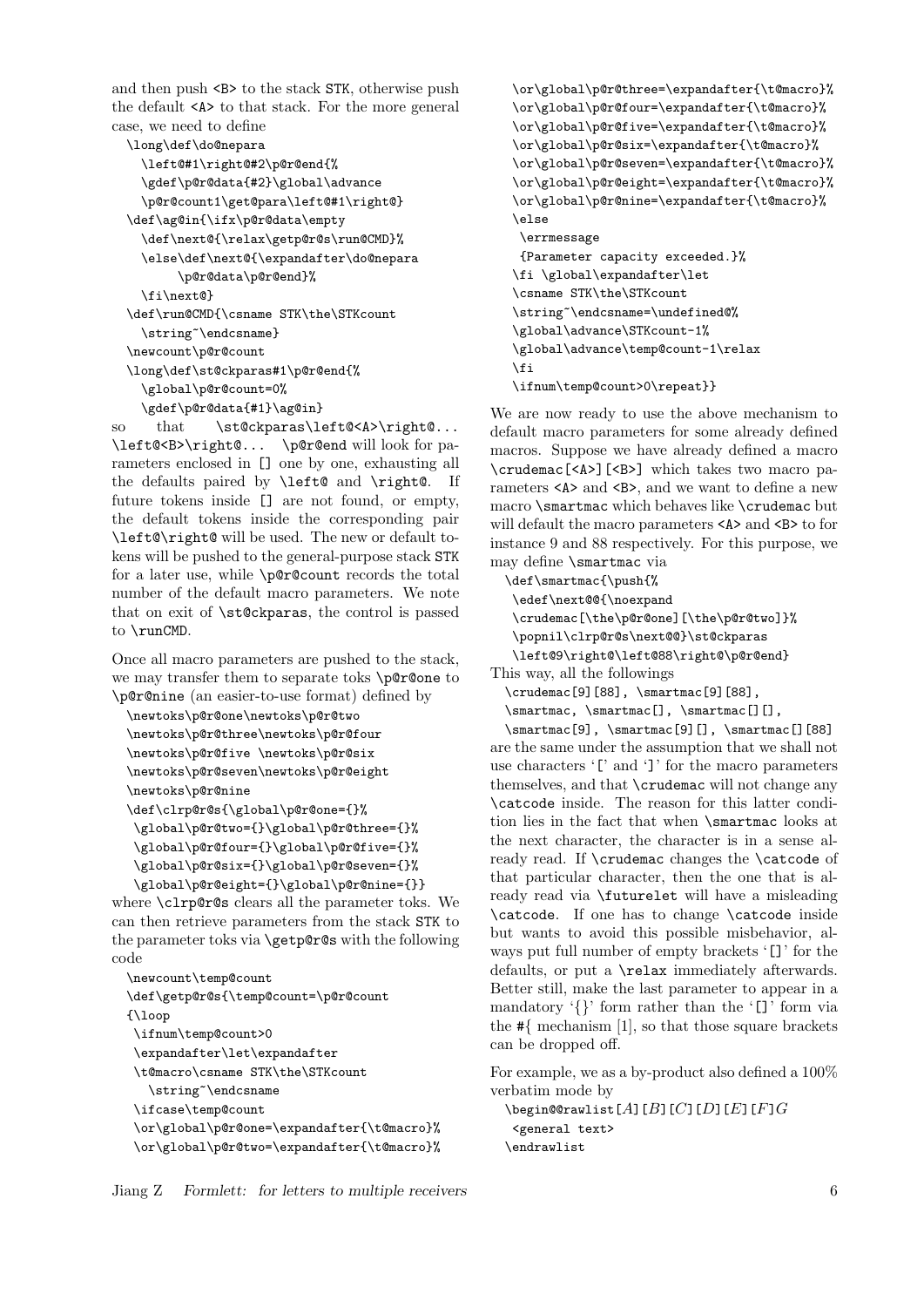where, for the line numbering of the raw text, A, ..., G represent respectively the initial value, increment step, number of digits, font, horizontal position of text, horizontal shift of numbering, and the password to leave raw text mode. Incidentally, \linecount records the current line numbering count. Our purpose is to define \beginrawlist so that its format is

 $\begin{bmatrix}$  \beginrawlist[A][B][C][D][E][F] $\{G\}$ in which A to F are optional while  $\{G\}$  is mandatory even though  $G$  can be empty — implying \endrawlist is the password to leave the raw-text mode. For this purpose, we first define

#### \def\begin@rawlist[#1][#2][#3][#4][#5][#6]#{% \begin@@rawlist[#1][#2][#3][#4][#5][#6]}%

to make '{}' pair compulsory for #7, then we provide the defaults for  $A$  to  $F$  as  $\line$ 0pt and 0pt respectively via

```
\def\beginrawlist{\push{%
```

```
\edef\next@@{\noexpand\begin@rawlist
```
[\the\p@r@one][\the\p@r@two][\the\p@r@three]%

```
[\the\p@r@four][\the\p@r@five][\the\p@r@six]}%
```

```
\popnil\clrp@r@s\next@@}% end of push
```

```
\font\tiny@rm=cmr5%
```

```
\edef\temp@macro{%
```

```
\noexpand\left@\the\linecount\noexpand\right@
\noexpand\left@1\noexpand\right@
\noexpand\left@0\noexpand\right@
\noexpand\left@\noexpand\tiny@rm
         \noexpand\right@
\noexpand\left@0pt\noexpand\right@
\noexpand\left@0pt\noexpand\right@}%
```

```
\expandafter\st@ckparas\temp@macro\p@r@end}%
```
Likewise, we could also similarly define \printfile[...]{filename.ext} so that '[...]' takes a same defaulting scheme.

There are several tiny but very useful macros in formlett which are used again and again. One of such macros is for testing if one string contains another string. The following \test@str tests if string #1 is contained in string #2

```
\newif\iftemp@if \newtoks\temp@toks
% return \temp@iftrue if yes,
% \first@half,\second@half are global
\long\def\test@str#1#2{%
  \long\def\strip@endmark##1\s@fetymarkI
    #1\s@fetymark{\gdef\second@half{##1}}%
  \long\def\strip@markI##1\s@fetymarkI
    \s@fetymark{\gdef\first@half{##1}}%
  \long\def\p@rse##1#1##2\s@fetymark{%
    \gdef\first@half{##1}%
    \gdef\second@half{##2}%
    \ifx\second@half\empty
     \strip@markI##1\s@fetymark\temp@iffalse
    \else
     \strip@endmark##2\s@fetymark\temp@iftrue
   \fi}%
```
### \temp@toks={#2\s@fetymarkI#1\s@fetymark}% \expandafter\p@rse\the\temp@toks }%

The \first@half will contain the tokens upto but excluding the substring #1, while the \second@half will contain the tokens after the *first* appearance of #1. Should #2 not contain string #1 at all, then \first@half is the whole string #2 whereas \second@half is empty.

The small macros such as the above one and the stack utilities, though built for the main purpose of formlett, provide also a good 'infrastructure' for other house-keepings. One of the sidekicks of this type is our macro for commenting out blocks of text inside a TEX file. Basically, \begincomment{password} will set all characters of code 0 to  $\text{MAXQCHRQCODE} (=255 \text{ by default})$  to catcode 11 or 12, and look for the password, or \endcomment in the absence of a password, to quit the comment mode. In comparison to a very compact macro comment.sty (currently at version 3.0) written by Victor Eijkhout, quitting comment mode via a password here seems more flexible.

As for the other macros in formlett, it is difficult to explain them without printing out all of them. So instead, we shall explain simply one of the strategies in parsing the letter parameters. Suppose  $W$  is a list of parameters separated by '+' and ended by '!', i.e. W is like  $\langle A \rangle + \langle B \rangle + ... + \langle S \rangle!$ . Then it will be easy to parse all the parameters one by one (to a stack for instance) if we can know whether there is precisely one parameter left over. To detect it, we use

```
\newif\ifl@stline
\long\def\testl@stline
 #1+#2!#3\s@fetymark{%
\def\next{#2}\ifx\next\empty
\l@stlinetrue\else\l@stlinefalse\fi
\def\next{#3}\def\nextsample{+!}%
\ifx\next\nextsample\l@stlinefalse\fi}
```
Then the command \testl@stline  $W+! \s$ @fetymark will set \l@stlinetrue if there is only one parameter left in  $W$ , and will set \l@stlinefalse if otherwise.

Finally, for those wizard users who want to do everything their own way, we just note that if for instance the 3rd letter parameter of the 2nd group of a cluster is given as  $\langle A \rangle$ , then  $\langle LET2*3 \rangle$ will contain \b@group\relax<A>\e@group right after a cluster is read in. \DEF2\*3~, on the other hand, contains the corresponding default parameter in the same fashion. Furthermore, the command  $\check{\text{checkparas}[m][n]{\text{LET}}$  will copy the content of  $\partial[n]$ [n], minus the 'wrapping' extra tokens \b@group\relax and \e@group, to \cachedata and set \ifemptyparas to true or false depending on whether the content is empty or not. This way, a user may even change the characteristics of his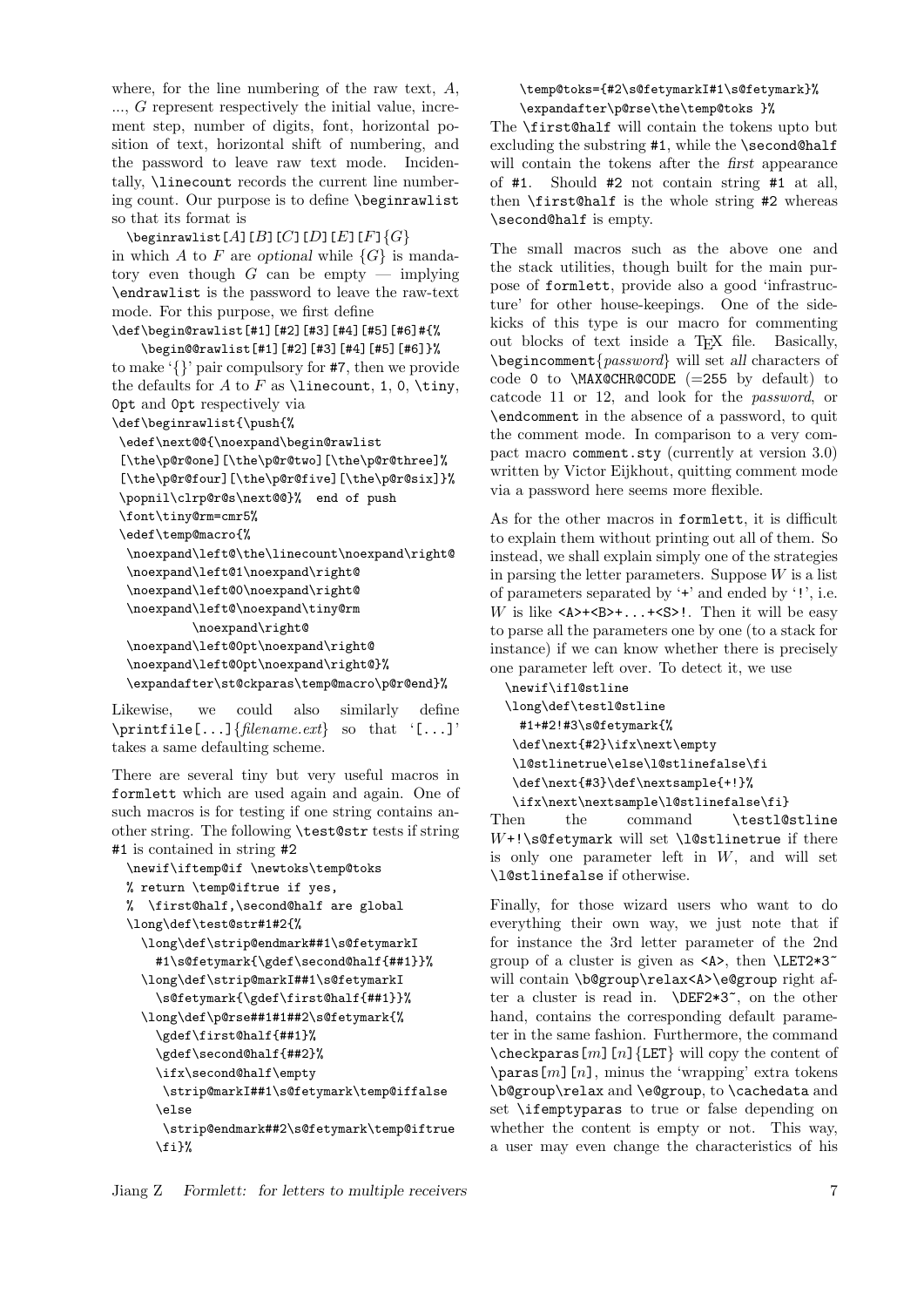letter template by first testing the content of the supplied individual parameters. However, we note that if \loaddefaultparas is executed, then the LET array, when some of its elements are not supplied, will contain the corresponding elements of the DEF array. Hence care must be exercised under such circumstances, when interpreting the \cachedata generated by  $\check{\text{c}}_m$ [m][n]{LET}. If necessary, we may use \delparadefaults to delete current default parameter array DEF so as to conduct \checkparas{LET} more precisely. So if anyone wants to manipulate furthermore letter parameters inside a letter template, he or she will now at least know where to look at.

## References

- [1]. Knuth D E, The TEXbook, Reading, Mass., Addison-Wesley, 1992.
- [2]. Piff M, Text merges in T<sub>E</sub>X and LAT<sub>E</sub>X,  $TUG$ boad, 13(4):518, 1993.
- [3]. Damrau J and Wester M, Form letters with 3-across labels capacity, TUGboat, 13(4):510, 1991.

## Appendix

In the followings, we give a brief summary of the new commands given by formlett version 2.3.

Let  $m$  and  $n$  be numbers,  $p$ ,  $q$  and  $r$  be dimensions,  $A, B, P, G, C$  and  $T$  be tokens, and  $X$  be a box. Furthermore, we shall denote by  $R$  a full set of letter parameters ended by '!', with ';' separating parameters inside a same group and '+' separating different parameter groups. We moreover denote R by  $F$ , when ';  $+$  !' there can be replaced by 'P G C' respectively if  $\delta{P}{G}{C}$  is issued. In the commands tabulated below, the macro parameters contained in squared brackets support default. In particular, the defaults are  $m=1$ ,  $n=1, p=8$ truecm,  $q=1.5$ em,  $r=3$ pt,  $A=\n$ noindent,  $B=\part$ , \previewfalse, \localparastrue and \nodefaultsfalse.

| \paras [ $m$ ] [ $n$ ]                                                                              | $m^{th}$ parameter of $n^{th}$ |
|-----------------------------------------------------------------------------------------------------|--------------------------------|
|                                                                                                     | group                          |
| $\big\backslash \textrm{blockparas}\left[ m\right] \left[ n\right] \left[ A\right] \left[ B\right]$ | $m^{th}$ to the last param-    |
|                                                                                                     | eter of $n^{th}$ group, each   |
|                                                                                                     | preceded by $A$ and fol-       |
|                                                                                                     | lowed by $B$ , wrapped by      |
|                                                                                                     | $\{\}\$ if $B=\relax$          |
| $\lambda$ ddressparas $[m]$ $[n]$ $[p]$ $[q]$                                                       | $m^{th}$ to the last pa-       |
|                                                                                                     | rameter of $n^{th}$ group,     |
|                                                                                                     | each put into a box of         |
|                                                                                                     | width $p$ with indent $q$ for  |
|                                                                                                     | wrapped portions               |
| \loaddefaultparas                                                                                   | fill empty parameters          |
|                                                                                                     | with defaults                  |

| $\mu$ . The caparas $\mu$ , $\mu$ is $\mu$ is $\mu$                                                          | ,,,<br>parameter or<br>$n^{th}$ group copied |
|--------------------------------------------------------------------------------------------------------------|----------------------------------------------|
|                                                                                                              |                                              |
|                                                                                                              | to \cachedata;                               |
|                                                                                                              | \ifemptyparas is true                        |
|                                                                                                              | if element is empty; $T$ is                  |
|                                                                                                              | often LET or DEF                             |
| $\langle$ moreletter $F$                                                                                     | use parameters $F$ to out-                   |
|                                                                                                              | put a new letter                             |
| $\{parameters R\}$                                                                                           | use R as parameter                           |
|                                                                                                              | names                                        |
| $\lambda$ $R$                                                                                                | use $R$ as default                           |
|                                                                                                              | parameters                                   |
|                                                                                                              |                                              |
| \delparadefaults                                                                                             | delete default parameters                    |
| $\text{delimiters}\overline{\{P\}\{G\}\{C\}}$                                                                | use $P, G, C$ as delimiters                  |
| \defaultmarks                                                                                                | use '; $+$ !' as delimiters                  |
| \blockmarks                                                                                                  | use '', '----', '===='                       |
|                                                                                                              | as delimiters                                |
| \preview                                                                                                     | highlight parameter                          |
|                                                                                                              | positions                                    |
| \showparas                                                                                                   | display parameter                            |
|                                                                                                              | names, if any                                |
| $\verb+\inputletter{}file. ext\}$                                                                            | input letter content                         |
| $\in\text{file{file.ext}}$                                                                                   | input <i>file.ext</i>                        |
| $\sqrt{\text{begin}}$                                                                                        | delimiters for letter con-                   |
|                                                                                                              |                                              |
| \endletter                                                                                                   | tent (template)                              |
| $\int \begin{bmatrix} \zeta & \zeta \end{bmatrix}$                                                           | normal letter parameters                     |
| <i>(cndpilemode</i>                                                                                          | $cluster\text{-wise}$                        |
| ∫ \beginblockmode                                                                                            | for line-by-line blocks of                   |
| \endblockmode                                                                                                | parameters, empty lines                      |
|                                                                                                              | active within each cluster                   |
| ∫ \beginlinemode                                                                                             | for line-by-line parame-                     |
| \endlinemode                                                                                                 | ters, empty lines delimit                    |
|                                                                                                              | $\mathrm{clusters}$                          |
|                                                                                                              |                                              |
| $\big\{ \begin{array}{c} \texttt{}\end{array} \end{array}$                                                   | raw text mode;                               |
|                                                                                                              | nonempty $T$ replaces                        |
|                                                                                                              | \endrawblockmode to                          |
|                                                                                                              | ${\rm mark\ end}$                            |
|                                                                                                              |                                              |
| <code>]</code> \beginrawlinemode $\{T\}$                                                                     | raw text parameters and                      |
| \endrawlinemode                                                                                              |                                              |
|                                                                                                              | active spaces etc                            |
| $\int \begin{bmatrix} \n\text{logindatamode}[T] \{m\} \n\end{bmatrix}$                                       | $m$ raw text lines for one                   |
| \enddatamode                                                                                                 | form letter                                  |
| $\, \setminus \,$ \begincolumns[ $a$ ][ $b$ ]                                                                | a-columns separated by                       |
| \endcolumns                                                                                                  | distance b                                   |
| $\begin{bmatrix} \text{begin} & \text{if } \\ \text{aligned} & \end{bmatrix}$                                | comment out lines,                           |
| \endcomment                                                                                                  | nonempty $T$ replaces                        |
|                                                                                                              | \endcomment to mark                          |
|                                                                                                              | last full line for comment                   |
| $\begin{align} \begin{cases} \text{file} & \text{file} \\ \text{file} & \text{file} \end{cases} \end{align}$ | write text verbatim to                       |
| \endfile                                                                                                     |                                              |
|                                                                                                              | file <i>file.ext</i> (empty im-              |
|                                                                                                              | plies scr@tch@.tex),                         |
|                                                                                                              | nonempty $T$ replaces                        |
|                                                                                                              | \endfile to mark last                        |
|                                                                                                              | full line                                    |
| \PAGENO=1                                                                                                    | page number reset to 1                       |
| \NOPAGENUMBERS                                                                                               | no page numbers                              |
| $\texttt{text}[p]{\text{text}}$                                                                              | $text$ into box of width $p$                 |
| $\lambda$ \boxmore[r]{X}                                                                                     | add borderline to box $X$                    |
|                                                                                                              | at a distance $r$                            |
| $\hat{p}$ [q] $\{text\}$                                                                                     | text into box of width                       |
|                                                                                                              | $p$ , with wrapped options                   |
|                                                                                                              |                                              |
| \previewfalse                                                                                                | indented by $q$                              |
|                                                                                                              | given parameters instead                     |
|                                                                                                              | of highlighted boxes will                    |
|                                                                                                              | be shown                                     |
| \localparastrue                                                                                              | letter parameters put                        |
|                                                                                                              | into {} before displayed                     |
| \nodefaultsfalse                                                                                             | take defaults for empty                      |
|                                                                                                              | letter parameters                            |
| \previewtrue                                                                                                 | <i>cf.</i> above                             |
| \localparasfalse                                                                                             |                                              |

 $\lambda$ checkparas[m][n] $[T]$  mth parameter of

Jiang Z Formlett: for letters to multiple receivers 8